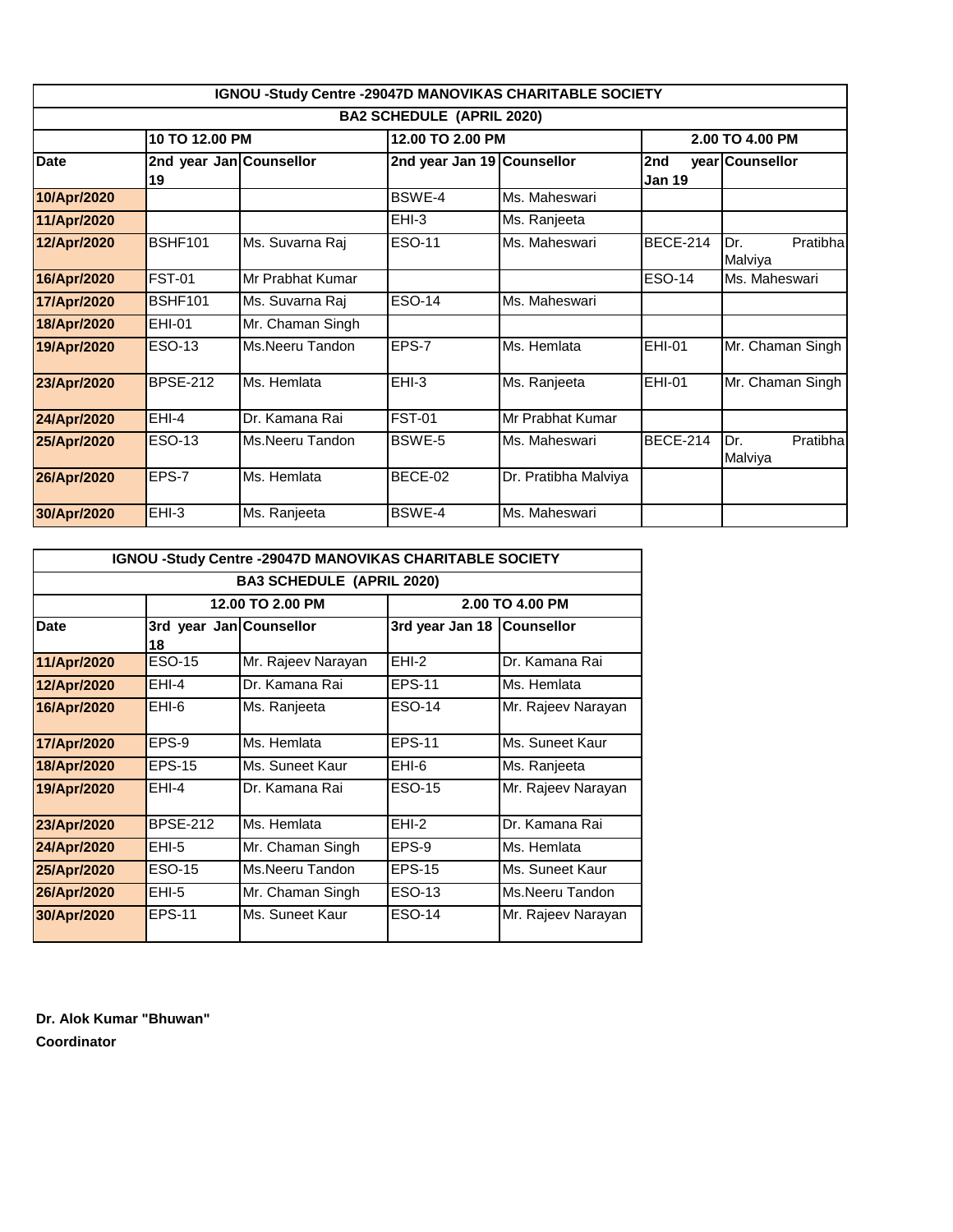| IGNOU -Study Centre -29047D MANOVIKAS CHARITABLE SOCIETY |                            |                                   |                           |                       |  |  |
|----------------------------------------------------------|----------------------------|-----------------------------------|---------------------------|-----------------------|--|--|
| <b>BSW2 SCHEDULE (APRIL 2020)</b>                        |                            |                                   |                           |                       |  |  |
| TIME - 12:00 to 2:00 PM<br>TIME - 2:00 to 4:00 PM        |                            |                                   |                           |                       |  |  |
| <b>Date</b><br>2nd<br><b>Jan 2019</b>                    |                            | year Counsellor                   | 2nd year Jan<br>2019      | <b>Counsellor</b>     |  |  |
| 12/Apr/2020                                              |                            |                                   | <b>BSWL-002</b>           | Ms. Archana<br>Kumari |  |  |
| 16/Apr/2020                                              |                            |                                   | <b>BSWL-002</b>           | Ms. Parveen Bano      |  |  |
| 17/Apr/2020                                              | <b>BSWE-002</b><br>Block 3 | Ms. Parveen Bano                  |                           |                       |  |  |
| 18/Apr/2020                                              | <b>BSWE-002</b>            | Ms. Kumari Garima                 |                           |                       |  |  |
| 23/Apr/2020                                              | <b>BSWE-004</b>            | Ms. Archana Kumari   FST-01 Block | З                         | Mr. Prabhat Kumar     |  |  |
| 24/Apr/2020                                              | <b>BSWE-002</b>            | Ms. Kumari Garima                 | <b>BSWE-002</b><br>Block6 | Ms. Archana<br>Kumari |  |  |
| 25/Apr/2020                                              | <b>FST-01</b><br>Block 6   | Mr. Prabhat Kumar                 | <b>BSWL-002</b>           | Ms. Parveen Bano      |  |  |
| 26/Apr/2020                                              | <b>BSWE-4</b>              | Ms. Maheswari                     | <b>BSWE-002</b><br>Block4 | Ms. Parveen Bano      |  |  |
| 30/Apr/2020                                              | <b>FST-01</b><br>Block 5   | Mr. Prabhat Kumar                 | <b>BSWF-4</b>             | Ms. Maheswari         |  |  |

| IGNOU -Study Centre -29047D MANOVIKAS CHARITABLE SOCIETY |                                       |                             |                               |                   |  |  |
|----------------------------------------------------------|---------------------------------------|-----------------------------|-------------------------------|-------------------|--|--|
| <b>BSW3 SCHEDULE (APRIL 2020)</b>                        |                                       |                             |                               |                   |  |  |
| TIME - 12:00 to 2:00 PM<br>TIME - 2:00 to 4:00 PM        |                                       |                             |                               |                   |  |  |
| <b>Date</b>                                              | 3rd year                              | <b>Counsellor</b>           | 3rd year Jan                  | Counsellor        |  |  |
|                                                          | <b>Jan 2018</b>                       | 2018                        |                               |                   |  |  |
| 12/Apr/2020                                              | <b>BSWE 003</b>                       | Ms. Parveen Bano            | <b>BSWL-003</b>               | Ms. Nirmal        |  |  |
|                                                          |                                       |                             |                               | Chhabra           |  |  |
| 17/Apr/2020                                              | <b>BSWE 005</b>                       | Ms. Archana Kumari BSWE 006 |                               | Mr. Prabhat Kumar |  |  |
|                                                          |                                       |                             |                               |                   |  |  |
| 18/Apr/2020                                              | Ms. Archana Kumari<br><b>BSWL-003</b> |                             |                               |                   |  |  |
|                                                          |                                       |                             |                               |                   |  |  |
| <b>BSWE 006</b><br>Ms. Nirmal Chhabra<br>23/Apr/2020     |                                       |                             |                               |                   |  |  |
|                                                          |                                       |                             |                               |                   |  |  |
| <b>BSWL-003</b><br>24/Apr/2020                           |                                       | Ms. Nirmal Chhabra BSWL-003 |                               | Ms. Archana       |  |  |
|                                                          |                                       | Kumari                      |                               |                   |  |  |
| 25/Apr/2020                                              | <b>BSWE 003</b>                       | Ms. Omprakash               |                               | Ms. Nirmal        |  |  |
|                                                          |                                       | Chaudhary<br>Chhabra        |                               |                   |  |  |
| 30/Apr/2020                                              | <b>BSWE 005</b>                       | Ms. Omprakash               | <b>BSWE 006</b><br>Ms. Nirmal |                   |  |  |
|                                                          | Chaudhary<br>Chhabra                  |                             |                               |                   |  |  |

**Dr. Alok Kumar "Bhuwan" Coordinator**